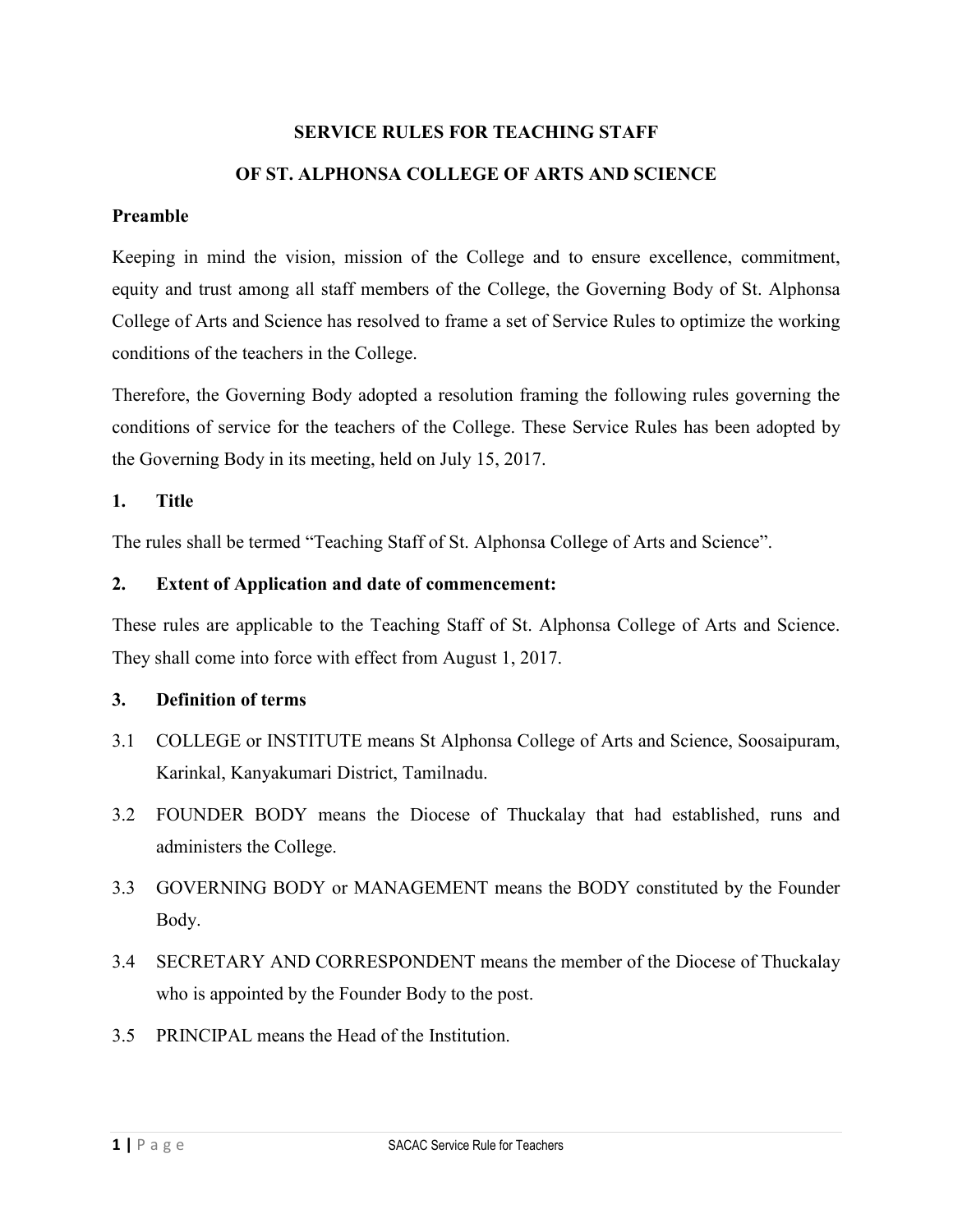3.6 TEACHER or STAFF or EMPLOYEE means teaching Staff employed in the College or any other staff involved for maintenance of Academic standards in Education, as decided by Governing Body.

## **4. Category of Teachers**

Categories of permanent teachers in the College are as follows:-

- 4.1 Assistant Professor
- 4.2 Associate Professor.
- 4.3 Professor

The nomenclature may be changed as per UGC guidelines or the guidelines that are implemented by the Government of Tamilnadu. The conditions for appointments / placements / promotions in different categories will be as per UGC / Government of Tamilnadu guidelines implemented from time to time. However, emoluments and entitlements will be as approved by the Governing Body of the College.

## **5. Teachers' Recruitment, Appointment, Qualification, Probation, Confirmation**

#### 5.1 **Assistant Professor**

## 5.1.1 Selection Board

The Governing Body (GB) of St Alphonsa College of Arts and Science will constitute a Selection Board. The appointment will be made on the recommendation of the Selection Board. The Selection Board will comprise of the following members:-

- (a) The Manager of the College
- (b) The Secretary and Correspondent as Convener
- (c) Principal of the College
- (d) Director / Dean / Vice Principal of the College
- (e) Head / Director of the Department of the subject and/or an expert from the College in the relevant subject.
- (f) One / Two subject expert(s) from outside the College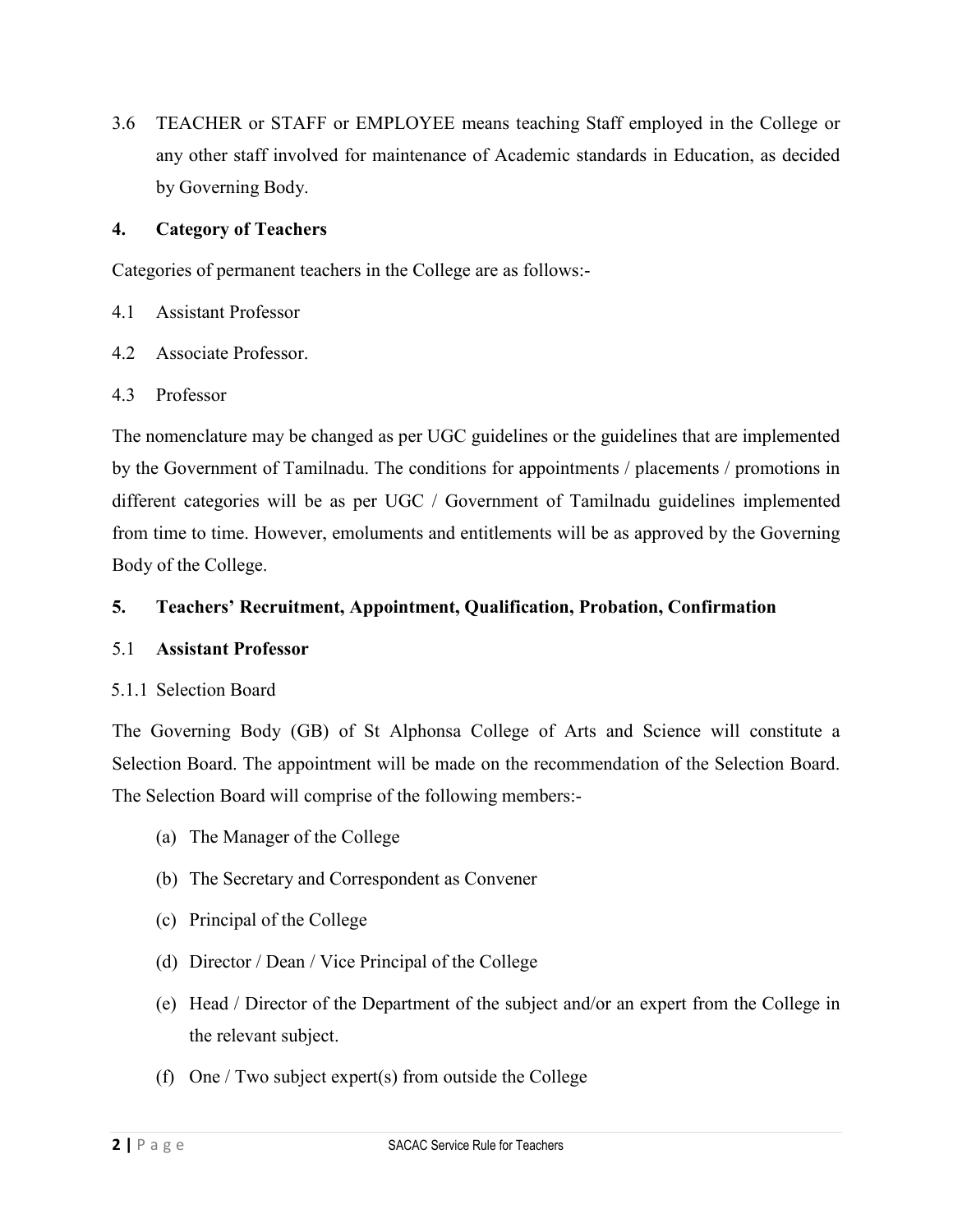- (g) Affiliating University representatives, whenever available.
- (h) Coordinator, Internal Quality Assurance Cell (IQAC) of the College.
- 5.1.2 Qualification: Candidates fulfilling UGC norms will be preferred.
- 5.1.3 Period of Probation and Confirmation:
	- (a) An appointed candidate shall be on probation for a period of one year from the date of joining. The Governing Body may extend this period for another year with stated reasons. Notice of extension of probation / termination will be given to the employee in writing, one month before the end of the probationary period.
	- (b) The employee cannot take for granted the continuity / confirmation of service unless and until it is given in writing by the Secretary and Correspondent on behalf of the Governing Body.

## **6. Salary and Benefits**

- 6.1 The College works out **College's Own Salary** according to its particular situation and has it approved by the Founder Body.
- 6.2 The College is contracted with a particular teaching faculty and therefore, it has the discretion to pay the salary it is able to / deems fit.
- 6.3 No faculty of the College has the right to make claims of additional salary based on the emoluments / allowances / facilities provided to another appointed faculty in the College.

## **7. Service agreement**

- 7.1 At the time of recruitment to the post in the College, a service agreement should be executed between the College and the teacher concerned and a copy of the same should be deposited with the Secretary and Correspondent duly signed by both the parties.
- 7.2 Teachers' training is compulsory. The pedagogical imperatives of the College are to be part of Teachers' training and other programs such as induction program. The induction program shall be completed during the probation period.
- 7.3 The training programs may be in house or in other institutions.

## **8. Workload**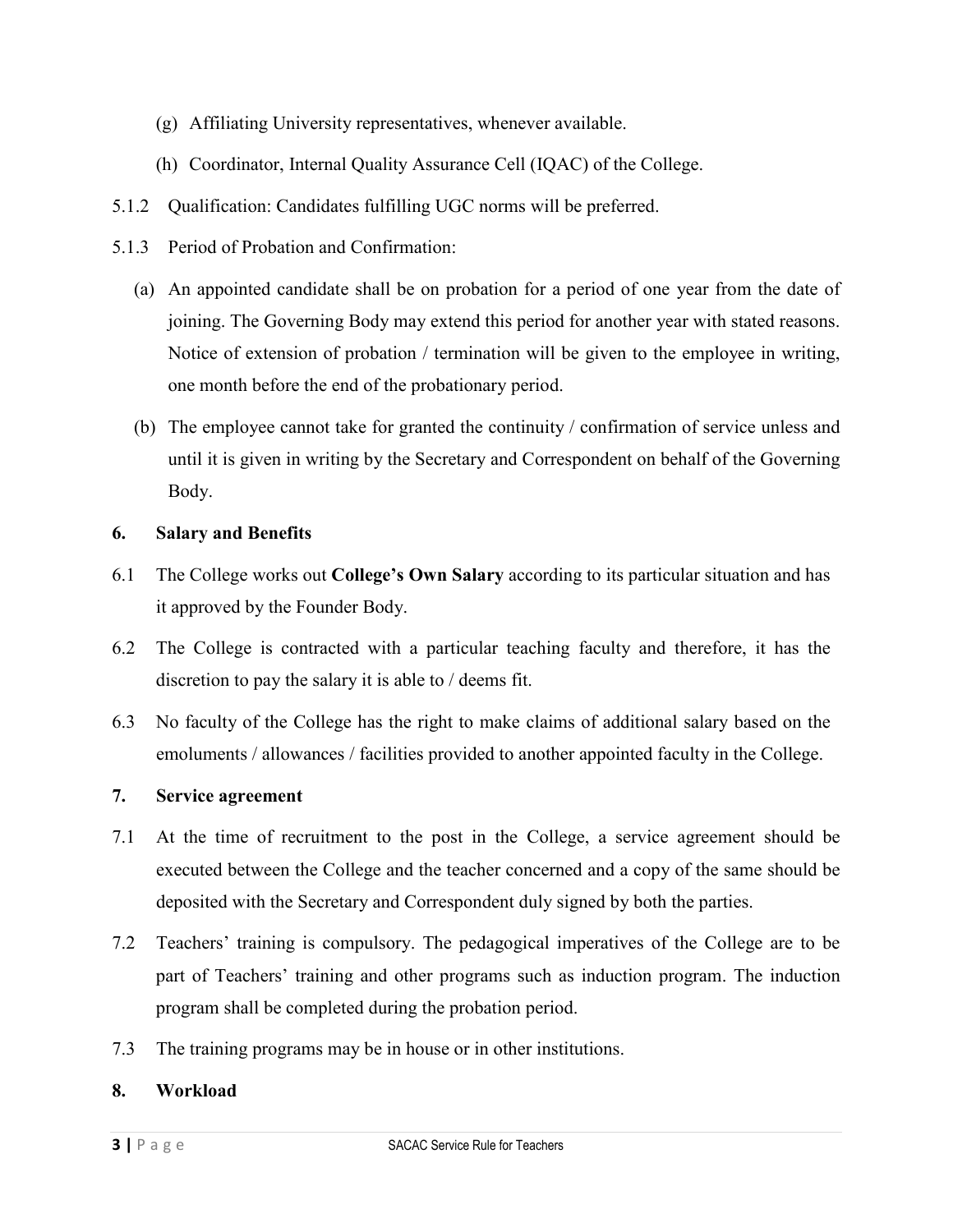- 8.1 The workload of the teachers shall be assigned by the Principal / Director / Dean / Vice Principal / Head of the respective department.
- 8.2 No teacher shall refuse the assigned workload.
- 8.3 In addition to the academic workload, the teachers shall be engaged in additional activities for the development of the students of the College; the teachers shall be engaged in works for the welfare of the students and for the smooth functioning of the College.
- 8.4 A teaching faculty if required, maybe engaged in teaching the subject in other Departments, apart from the department in which s/he is appointed.

#### **9. Code of Professional Ethics**

#### 9.1 **Teacher and their Responsibilities**

Whoever opts for teaching as a profession assumes the obligation to conduct himself / herself in accordance with the ideals of the profession. A teacher is constantly under the scrutiny of his / her students and the society at large. Therefore, every teacher should see that there is no incompatibility between his / her precepts and practice. The national ideals of education, institutional pedagogical goals, principle of education which have already been set forth and which he / she should seek to inculcate among students must be his / her own ideals. The profession further requires that the teachers should be calm, patient and communicative by temperament and amiable in disposition.

- (a) Adhere to a responsible pattern of conduct and demeanour expected of them by the community;
- (b) Manage their private affairs in a manner consistent with the dignity of the profession;
- (c) Seek to make professional growth continuous through study and research;
- (d) Express free and frank opinion by participation at professional meetings seminars conferences, etc. towards the contribution of knowledge;
- (e) Maintain an active membership of professional organizations and strive to improve educational potential and professional competence through them. They should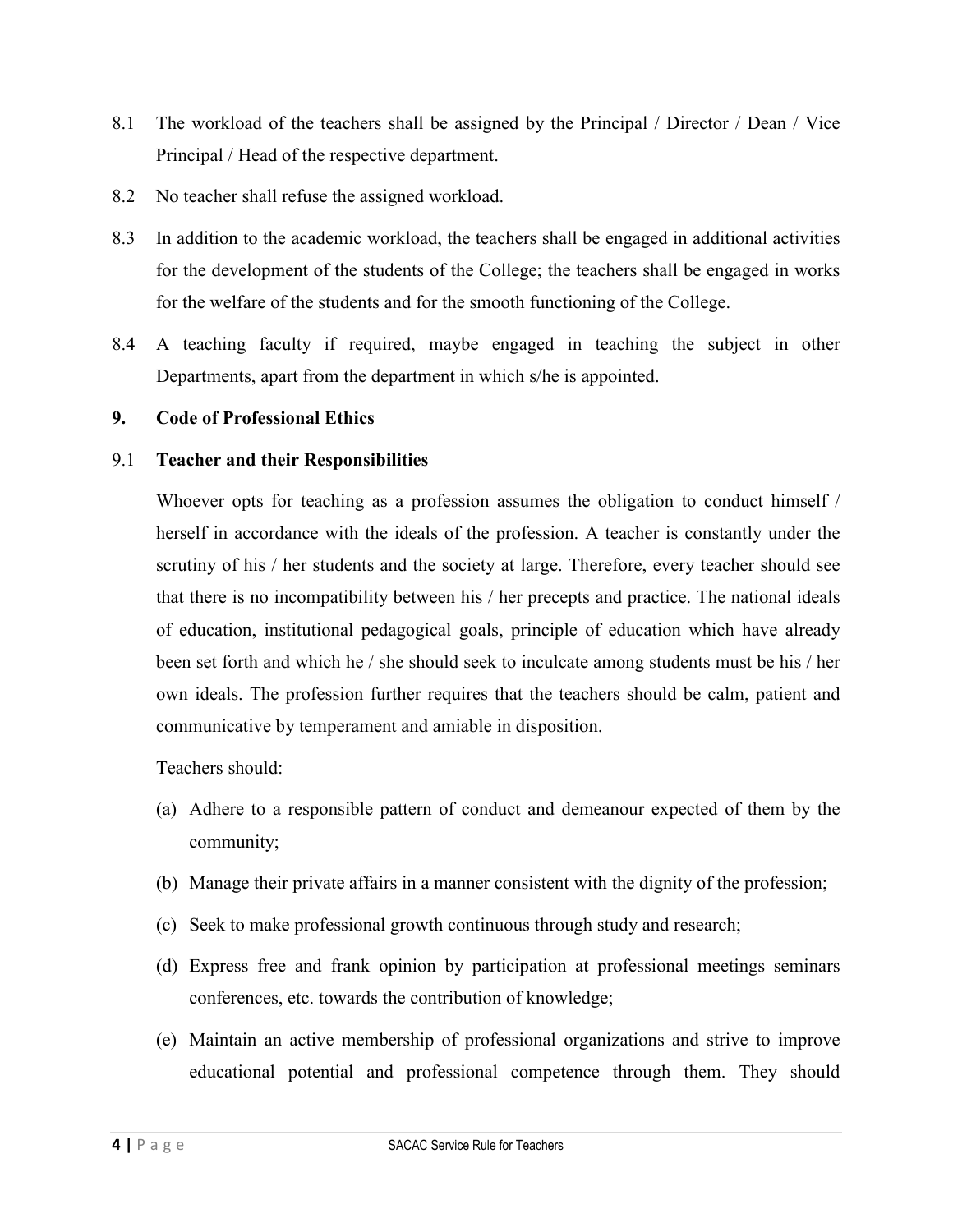inculcate scientific outlook, social responsibility, respect for others among other things.

- (f) Perform their duties in the form of teaching, tutorial, practical, seminar and research work conscientiously and with dedication;
- (g) Co-operate and assist when called upon in carrying out functions relating to the educational responsibilities of the College and the university such as: assisting in appraising applications for admission, advising and counseling students as well as assisting in the conduct of University and College examinations, including supervision, invigilation and evaluation.
- (h) Participate in extension, co-curricular and extra-curricular activities including community service.

#### 9.2 **Teachers and the Students**

- (a) Respect the right and dignity of the student in expressing his / her opinion;
- (b) Deal justly and impartially with students regardless of their religion, caste, political, economic, social, gender and physical characteristics;
- (c) Recognize the difference in aptitude and capabilities among students and strive to meet their individual needs;
- (d) Encourage students to improve their academic goals, develop their personalities and at the same time contribute to community welfare;
- (e) Inculcate among students scientific outlook and respect for physical labour and ideals of democracy, patriotism and peace, social responsibility.
- (f) Be affectionate to the students and not behave in a vindictive manner towards any of them for any reason;
- (g) Pay attention to only the attainment of the student in the assessment of merit;
- (h) Make themselves available to the students even beyond their class hours and help, guide and mentor students;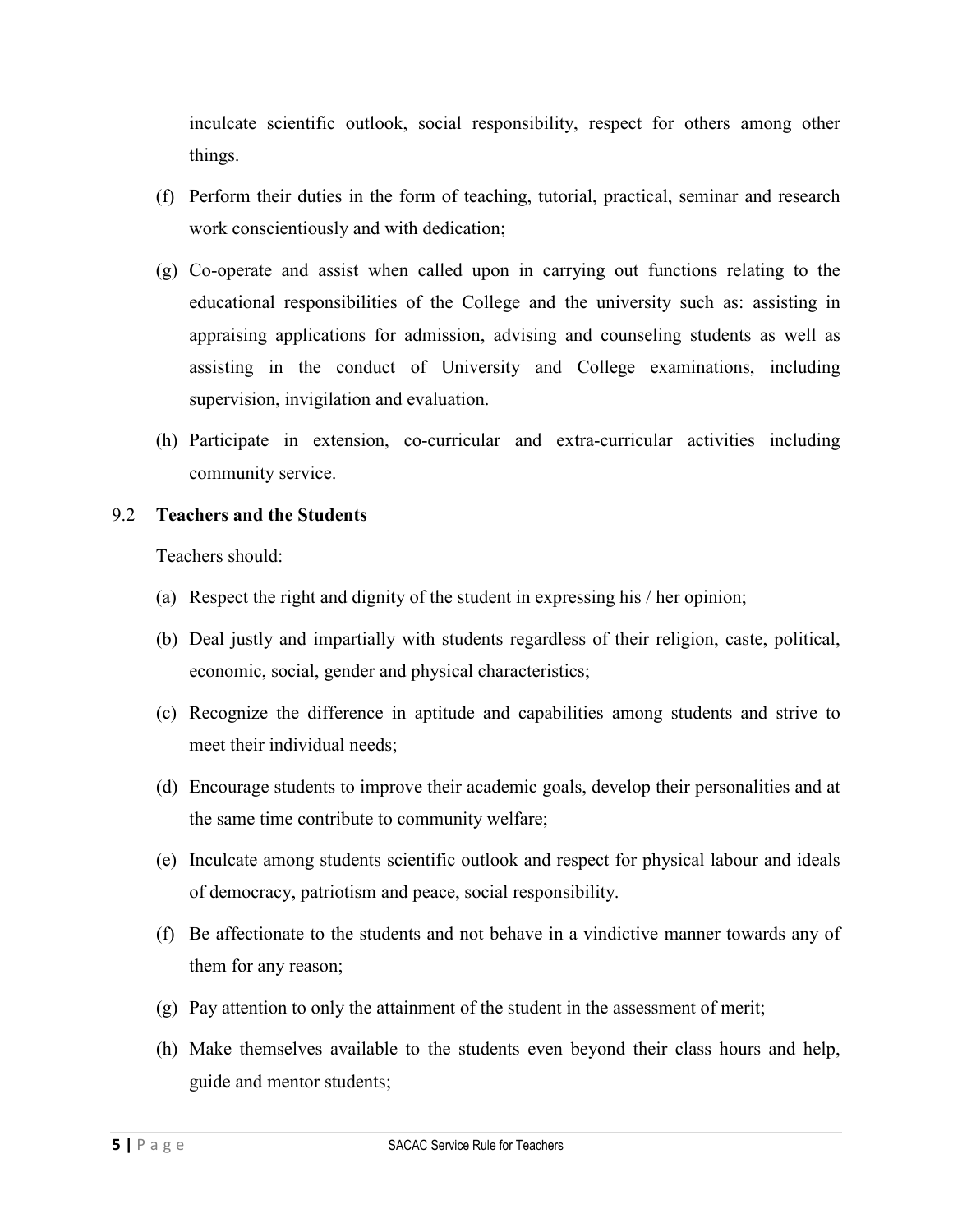- (i) Aid students to develop an understanding of our national heritage and national goals; and
- (j) Refrain from inciting students against other students, colleagues or administration.

## 9.3 **Teachers and Colleagues**

Teachers should:

- (a) Treat other members of the profession in the same manner as they themselves wish to be treated;
- (b) Speak respectfully of other teachers and render assistance for their professional betterment;
- (c) Refrain from lodging unsubstantiated allegations against colleagues to higher authorities; and
- (d) Refrain from allowing considerations of caste, creed, religion, race or sex in their professional endeavor.

## 9.4 **Teachers and Institution**

- (a) Discharge their professional responsibilities according to the existing rules and adhere to procedures and methods consistent with their profession in initiating steps through the institutional bodies and / or professional organizations for change of any such rule detrimental to the professional interest;
- (b) Refrain from undertaking any other employment and commitment including private tuitions and coaching classes which are likely to interfere with their professional responsibilities;
- (c) Co-operate in the formulation of policies of the institution by accepting various offices and discharge responsibilities which such offices may demand;
- (d) Co-operate through the institution in the formulation of policies of other similar institutions and accept offices.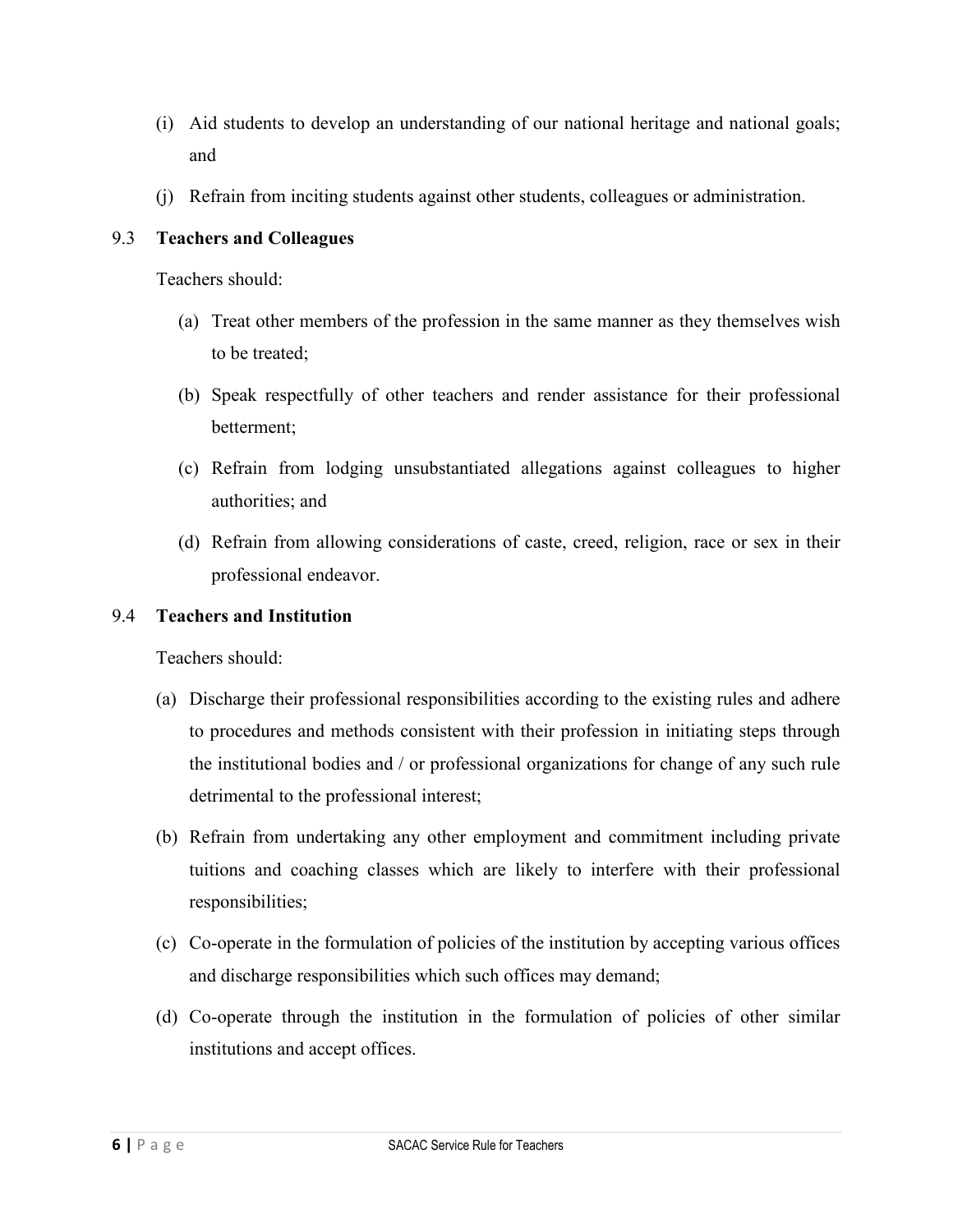- (e) Co-operate with the authorities for the betterment of the institution keeping in view the interest and in conformity with dignity of the profession;
- (f) Should adhere to the conditions of conduct;
- (g) Give and expect due notice before a change of position is made;
- (h) Refrain from availing themselves of leave except on unavoidable grounds and, in as far as practicable, with prior intimations, keeping in view their particular responsibility for completion of academic schedule and involvements in activities.

## 9.5 **Teaching and Non-Teaching Staff**

## Teacher should

- (a) Treat the Non-teaching staff as colleagues and equal partners in a cooperative undertaking, within the institution; and
- (b) Help in the function of joint staff-councils covering both teachers and the non-teaching staff.

## 9.6 **Teachers and Parents / Guardians**

Teachers should try to see through teachers' bodies and organizations, that the institution maintains contact with the parents / guardians, send reports of their wards' performance whenever necessary and meet the guardians in meetings convened for the purpose for mutual exchange of ideas and for the benefit of the institution.

#### 9.7 **Teachers and Society**

- (a) Recognize that education is a public service and strive to keep the public informed of the educational programmes which are being provided;
- (b) Work to improve quality education in the community and strengthen the community's moral, socio-economic and intellectual life;
- (c) Be aware of social problems and take part in such activities as would be conducive to the progress of society and hence the country as a whole;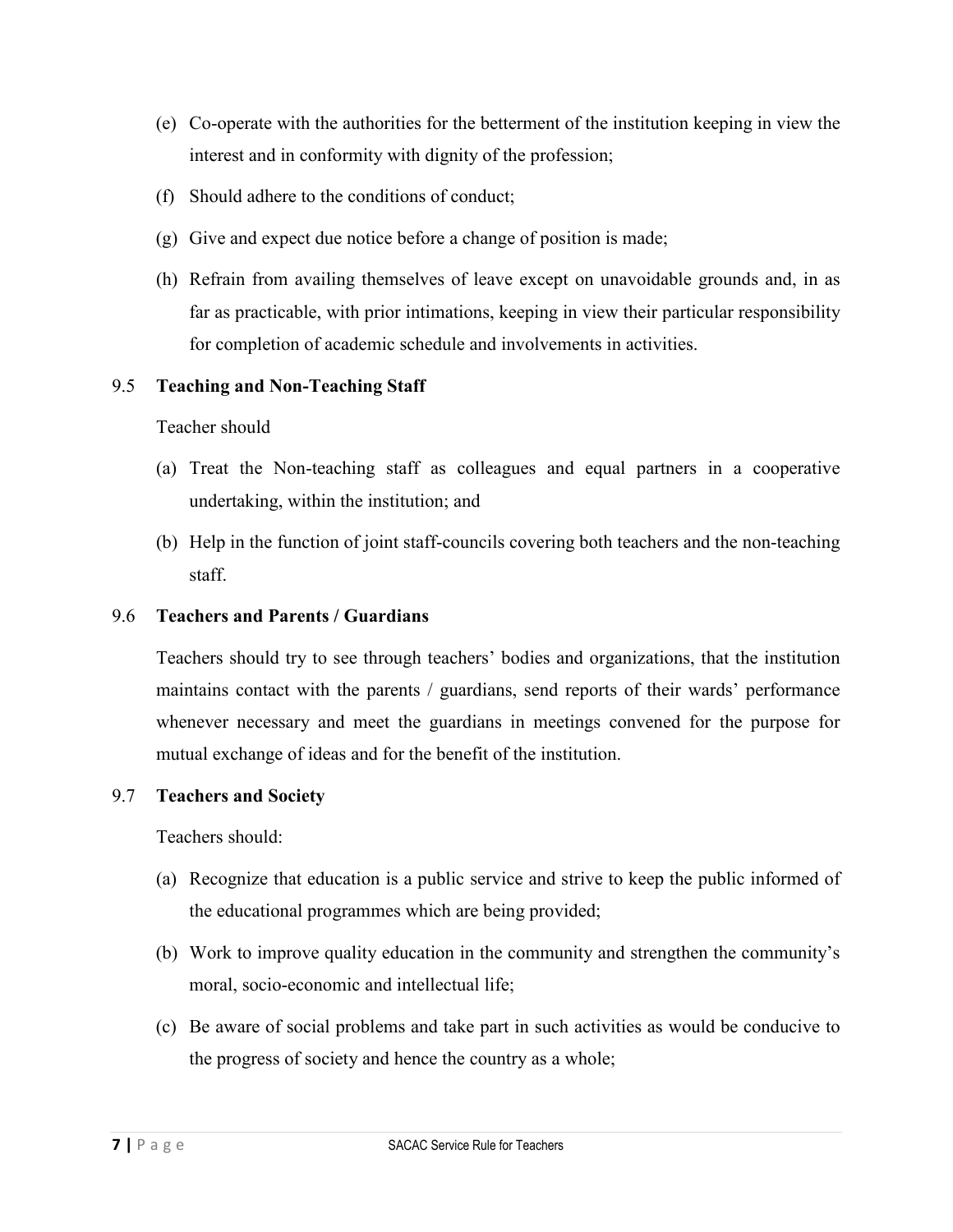- (d) Perform the duties of citizenship, participate in community activities and shoulder responsibilities of public offices;
- (e) Refrain from taking part in or subscribing to or assisting in any way activities which tend to promote feeling of hatred or enmity among different communities, religions or linguistic groups but, actively work for national integration.

#### **10. Leave Rules**

- 10.1 Leave is earned by actual duty only.
- 10.2 Leave cannot be claimed as a matter of right. When the exigencies of service so require discretion to refuse or revoke leave of any description is reserved to the College authority to grant it.

#### 10.3 **Casual Leave**

- 10.3.1 All probationary and permanent employees are entitled to 12 days of casual leave.
- 10.3.2 Casual leave is not a matter of right; it has to be sanctioned prior to the day of leave. Only one staff member in each department can take the casual leave on a given day as the students will otherwise suffer. In every case, the faculty needs to make necessary adjustments to take care of the students.
- 10.3.3 Casual leave may be affixed or prefixed to any holiday or Sunday but the total period including the holiday or Sunday shall not exceed 5 days at a time. Sundays and holidays falling within the period of casual leave shall not be counted as part of the casual leave. Casual leave shall not be affixed or prefixed to any long vacations.
- 10.3.4 Temporary employees / employees on contract after three months of service may get a proportionate number of days for casual leave.
- 10.3.5 Casual leave cannot be accumulated and cannot be combined with any other kind of leave and vacation.

#### 10.4 **Medical Leave**

10.4.1 15 days of medical leave is permitted to all permanent employees during the course of the year. A medical certificate with supporting documents such as records of admission in hospital, hospital discharge summary, etc. are to accompany the leave application for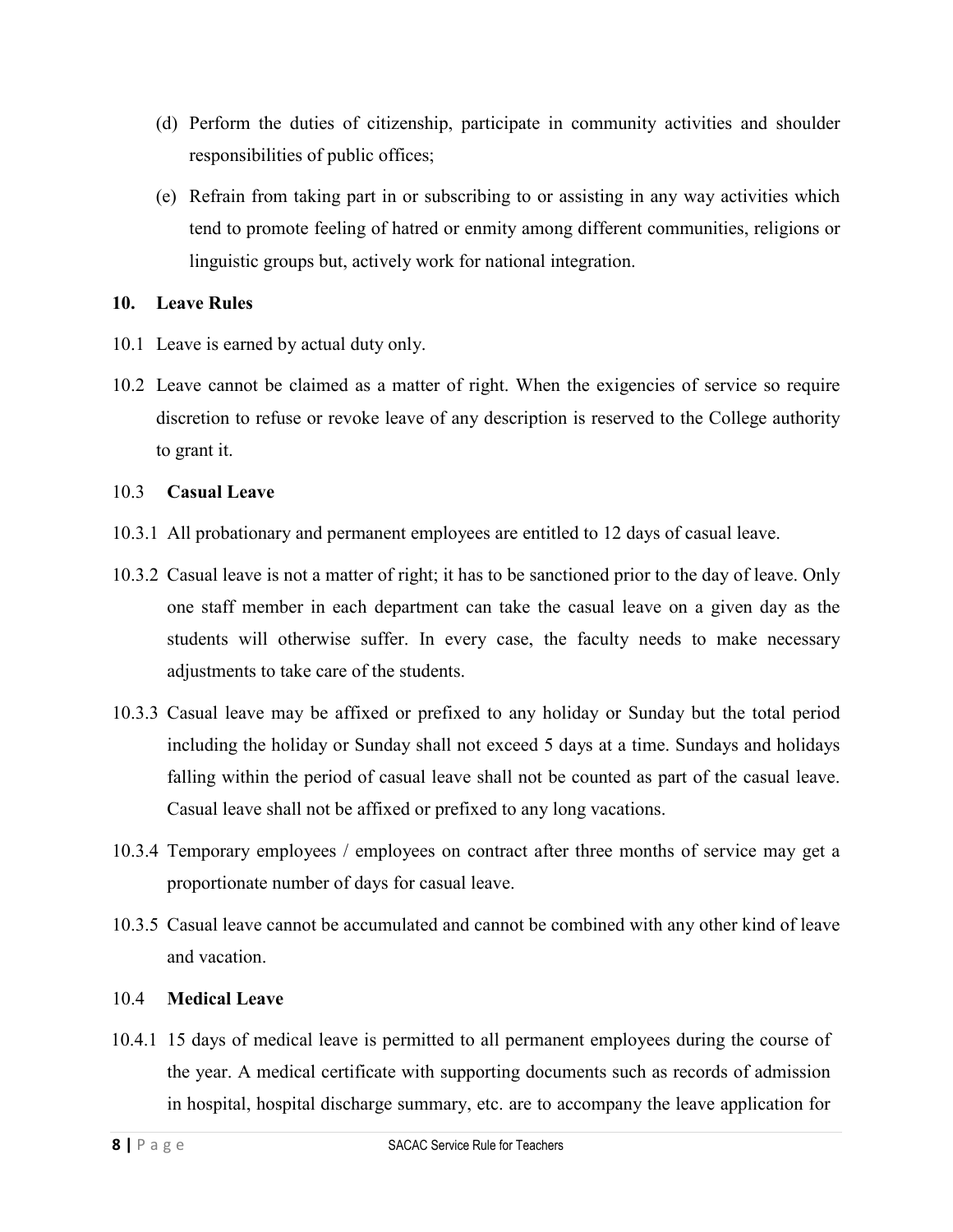such leave.

#### 10.5 **Maternity Leave**

- 10.5.1 Female employees with a permanent appointment are entitled to maternity leave for three months with full salary and allowances, or as applicable with their membership in Employees' State Insurance Corporation (ESIC).
- 10.5.2 In calculating three months, calendar months are taken into account and all holidays occurring in those months are included in maternity leave.
- 10.5.3 Notice of maternity leave should be given at least one month prior to the leave.
- 10.5.4 Maternity Leave is to be taken at least two weeks prior to confinement.
- 10.5.5 Maternity leave may also be granted in case of mis-carriage; subject to the condition of availing such leave for not more than 30 days and the application for leave is supported by a medical certificate.
- 10.5.6 Maternity leave can be availed maximum of twice in entire service career.
- 10.5.7 In the case of still-born delivery, the grant of Maternity leave exceeding the above limit shall also be admissible. During such period, she shall be paid leave salary equal to the pay drawn immediately before proceeding on leave.
- 10.5.8 Maternity leave more than twice may be availed without salary.

#### 10.6 **Study Leave**

- 10.6.1 Study leave with benefits is permitted only for those with the status of permanent appointment. The staff is required to obtain permission or notify the College authorities prior to enrolment in courses for professional and academic enhancement.
- 10.6.2 With the prior sanction of the Governing Body, a study leave not exceeding 10 days may be sanctioned to faculty members who are appearing for an examination to further their qualifications.
- 10.6.3 Study leave without pay for a period of one / two year(s) can also be granted to a confirmed member of the teaching staff on condition that the course of study enhances his / her contribution to the teaching profession.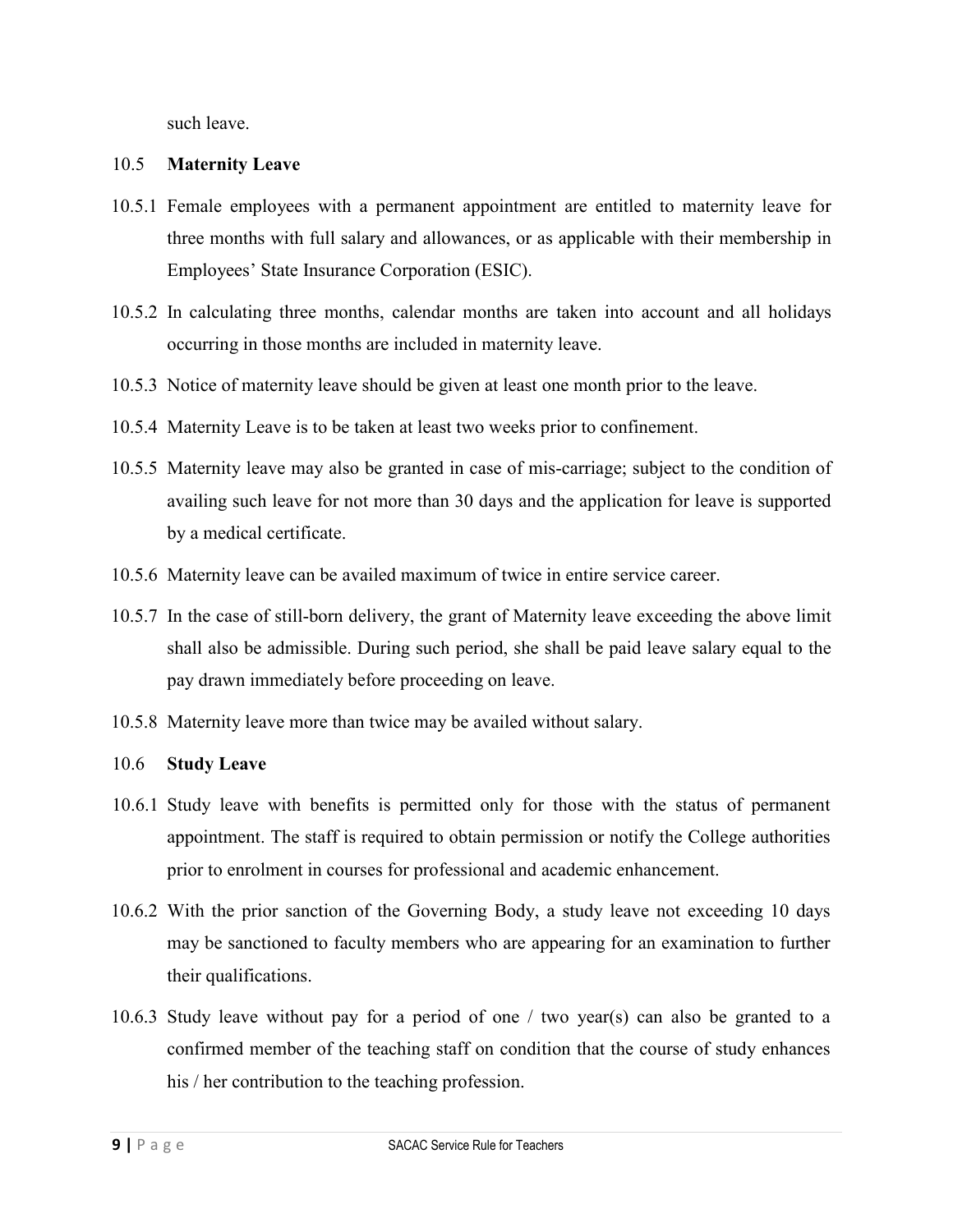#### 10.7 **Special Leave**

- 10.7.1 Special leave without pay for advanced study or foreign travel or other purposes can be permitted by the Governing Body to permanent employees who have completed at least 5 years of service in the College.
- 10.7.2 The maximum period of this special leave is one year and is permitted only once during their service in College.
- 10.7.3 These leaves (study leave and special leave) will have to be applied for, at least one month in advance and must be approved by the Governing Body.
- 10.7.4 Non-class days especially study leave for students or non-class days due to special situation like public strike, etc. can be availed for academic progress when the College does not have specific work assigned; however, a detailed report must be submitted on joining back and the fruit of the study will be the intellectual property of the College for its publication or academic requirement as the work is done while on duty; the person concerned gets the authorship and it may be published by the individual with due permissions from the College.
- 10.7.5 Attending conferences, seminars, workshops, undertaking foreign travels, taking up responsibilities / jobs of a public nature without written permission is considered misconduct.
- 10.7.6 A staff member on special leave shall not be entitled to increment if the same falls due at the time when s/he is enjoying the special leave.
- 10.7.7 Leave without pay may be sanctioned in special situations as per the request of the individual after the need and activities of the College are assessed by the Governing Body; however, making the clarifications regarding benefits of increment, EPF, ESI, gratuity, or any other shall be made at the time of applying for such leave.

#### 10.8 **Duty Leave**

10.8.1 Duty leave of the maximum of 30 days (not including travel) in an academic year may be granted to those who have put in one year of continuous service in the institution. It is allowed for the following reasons: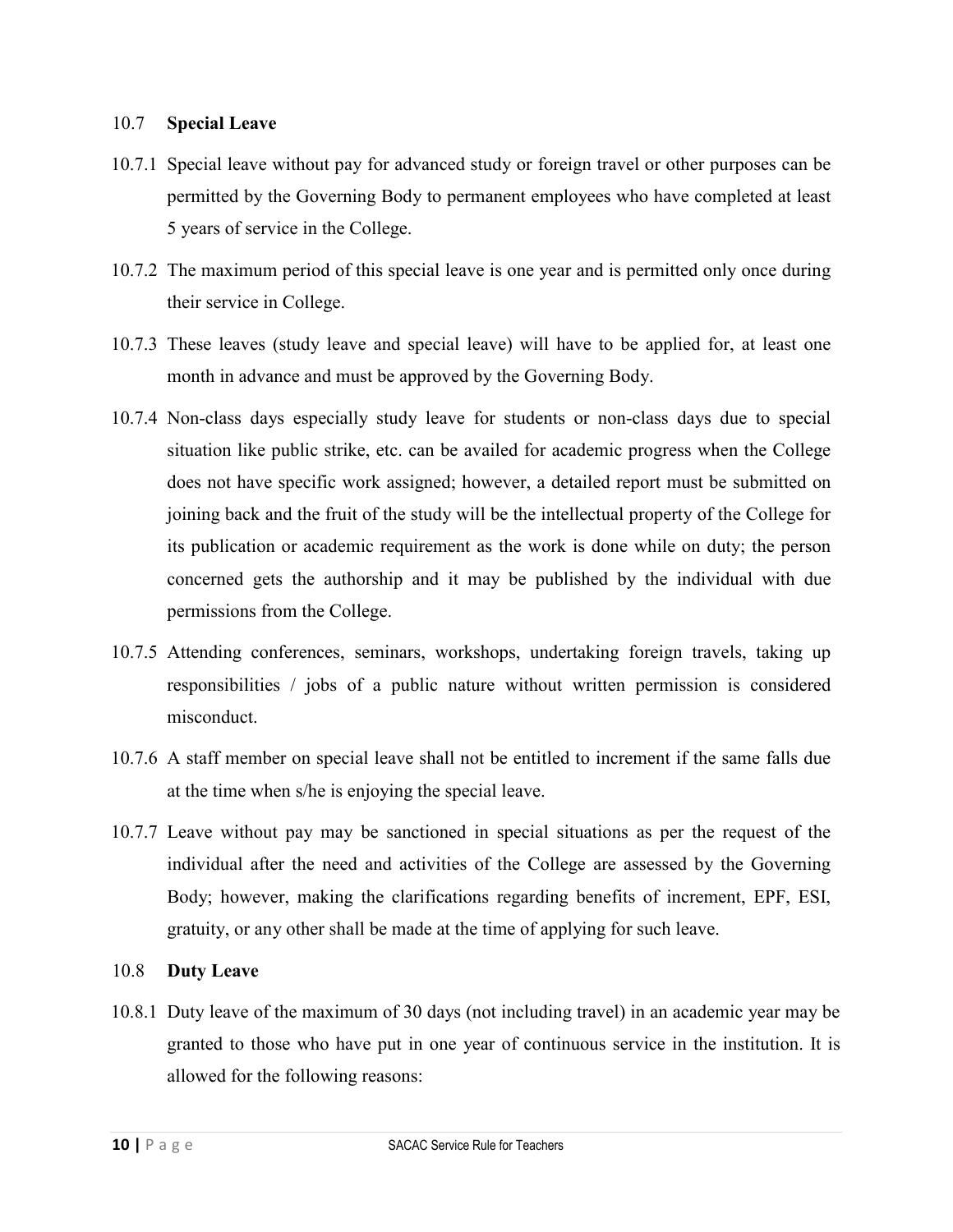- (a) Attending conferences, congresses, symposium, workshops, Orientation / Refresher Courses and seminars on behalf of the College or with the permission of the College;
- (b) Delivering lecturers in institutions and universities at the invitation of such institutions or universities, any other agency and so deputed by the College;
- (c) Working in another Indian or foreign university, any other agency, institution or organization, when so deputed by the College;
- (d) Participating in a delegation or working on a committee appointed by the Central Government, State Government, the UGC, the affiliating University and Board of Education, a sister institution, an institution on an MoU with the College or any other academic body, when so deputed by the College;
- (e) Duty leave should be given also for attending meetings in the affiliating University or where a teacher is invited to share expertise with academic bodies, government or NGO; and
- (f) For performing any other duty assigned by the College that may require such leave.
- 10.8.2 The duration of leave should be such as may be considered necessary by the College authority on each occasion.
- 10.8.3 The leave shall be granted on full pay, provided that the teacher(s) do(es) not receive remuneration for the services rendered.

## **11. Application for other employment opportunities**

A permanent teacher may apply for other employment opportunities, with timely information to the Secretary and Correspondent through the Principal of the College in writing with details of the post and the institution / organisation.

#### **12. Age of Superannuation**

- 12.1 The retiring age for permanent staff is the same as that of the employees of the Government of Tamilnadu.
- 12.2 If a teacher retires in the course of the academic session, his/her service may be extended with last pay drawn till the end of the academic session.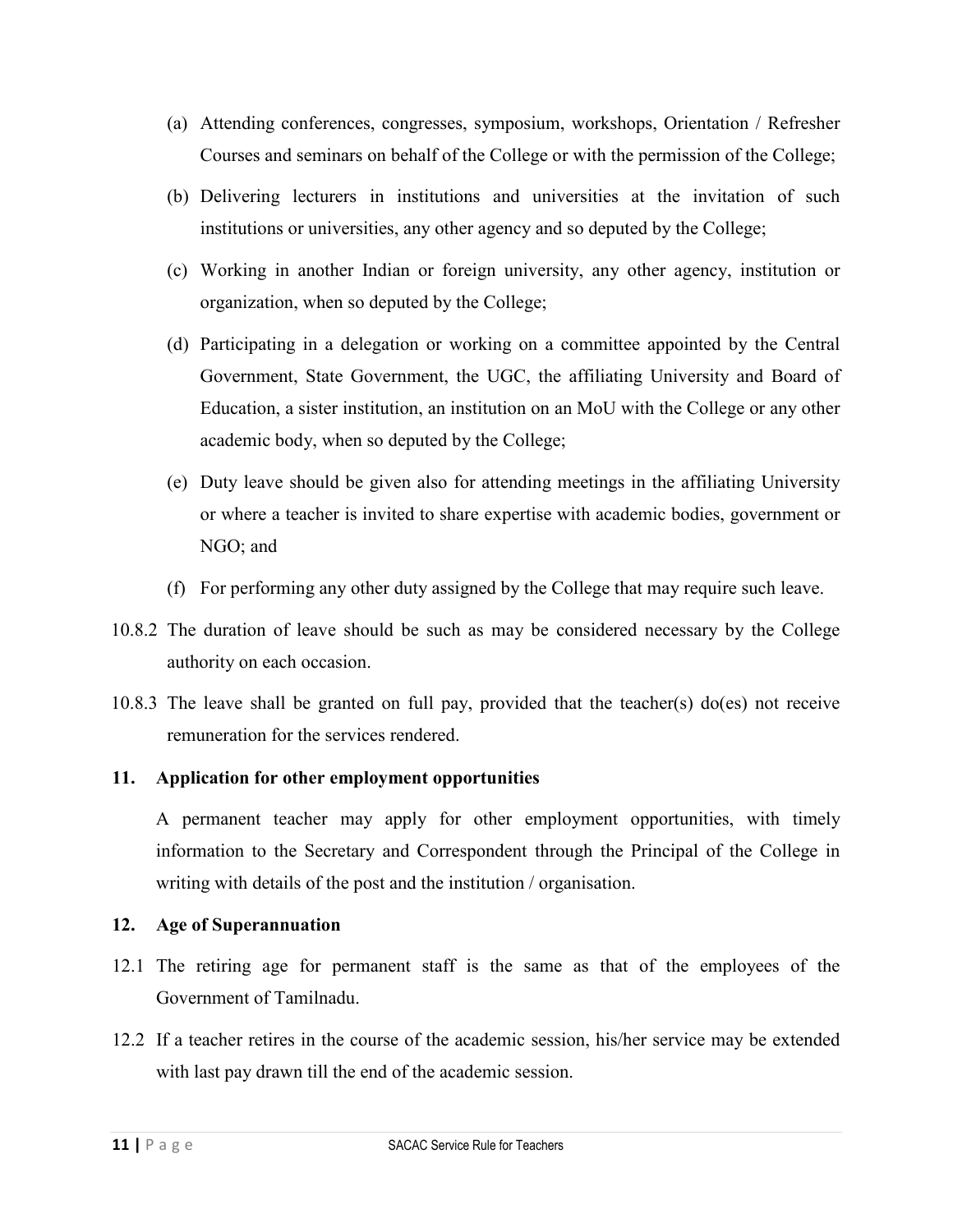12.3 Subject to availability of vacant position, need and fitness, teachers shall also be reemployed on contract appointment beyond retirement by Superannuation. Reemployment beyond the age of Superannuation shall, however, be done selectively, for a limited period of 2 years in the first instance and then for another further period of 1 years purely on the basis of merit, experience, area of specialization and only against available vacant positions without affecting selection or promotion prospects of eligible teachers.

## **13. Resignation / Termination from Service**

- 13.1 A probationer may resign or be terminated from his / her service with one month's notice or by payment of one month's salary in lieu of such notice and / or as per the service conditions in the appointment letter.
- 13.2 A confirmed employee may resign from his / her service with 45 days' notice or one and half months' (45 days) salary in lieu of such notice and / or as per the service conditions in the letter of confirmation.

## **14. Compulsory Retirement**

- 14.1 If an employee becomes permanently incapacitated by any physical injury or mental infirmity, the Governing Body will have the discretion to retire him / her compulsorily notwithstanding the provision regarding age of retirement under the provision of the Service Rules.
- 14.2 A teacher who is compulsorily retired under the provision of this clause shall be entitled to all the retirement benefits viz. provident fund, Gratuity etc.
- 14.3 If situation arises, an expert opinion will be sought by Governing Body. The Governing Body may instruct the person concerned to undergo a fitness test.
- 14.4 If any employee is in occupation of any residential premises provided by the College, whether College-owned, arranged or leased, shall immediately upon superannuation / termination / resignation of his employment with the College, handover to the College the vacant possession of the premises. If not, it may be recovered by any process of eviction considered appropriate in such circumstances by the management. The final clearances of dues shall be settled only when the matter is settled.
- **15. Misconduct, Suspension, Penalties, Appeal**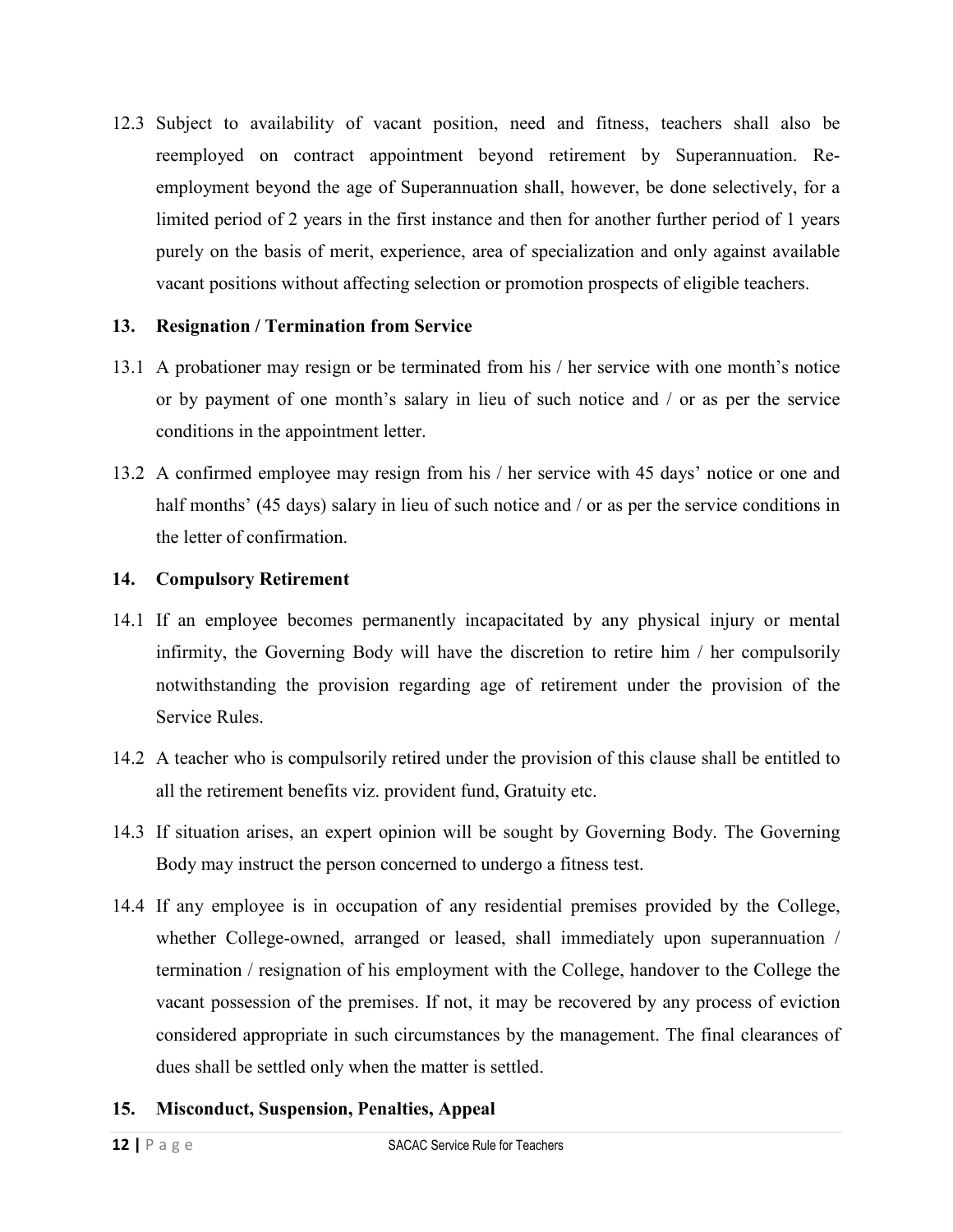- 15.1 Violation of the Code of professional ethics by an act of commission or omission will be constructed as misconduct. Any act of misconduct by a teacher shall call for appropriate disciplinary action.
- 15.1.1 These act of commission or omission could be summed up under the following list which is illustrative and not exhaustive:
	- (a) Neglect of duty by way of sleeping on duty, or lax behaviour and attitude towards time.
	- (b) Want of diligence in the performance of duty, or violation of the orders of the College authority.
	- (c) Irregularity in attendance, taking leave without sanction.
	- (d) Insubordination
	- (e) Moral delinquency affecting the discipline, moral standards and reputation of the College.
	- (f) Theft or causing damage to property, fraud
	- (g) Holding any meeting, distributing handbills, notices, leaflets, booklets, pamphlets, posters in the College premises without prior written permission from the College authority.
	- (h) Using indecent language or making false allegations.
	- (i) Unauthorised collection of money, carrying on any kind of business in the College premises.
	- (j) Coming to work in a state of drunkenness or getting drunk during the period of work; being under the influence of drugs.
	- (k) Violation of confidentiality or giving information to unauthorised persons.
	- (l) Non-acceptance of a College notice at the registered address of the employee.
	- (m) Inflicting corporal punishment on students.
	- (n) Any other act or omission that in general understanding would be detrimental to the objectives of the College.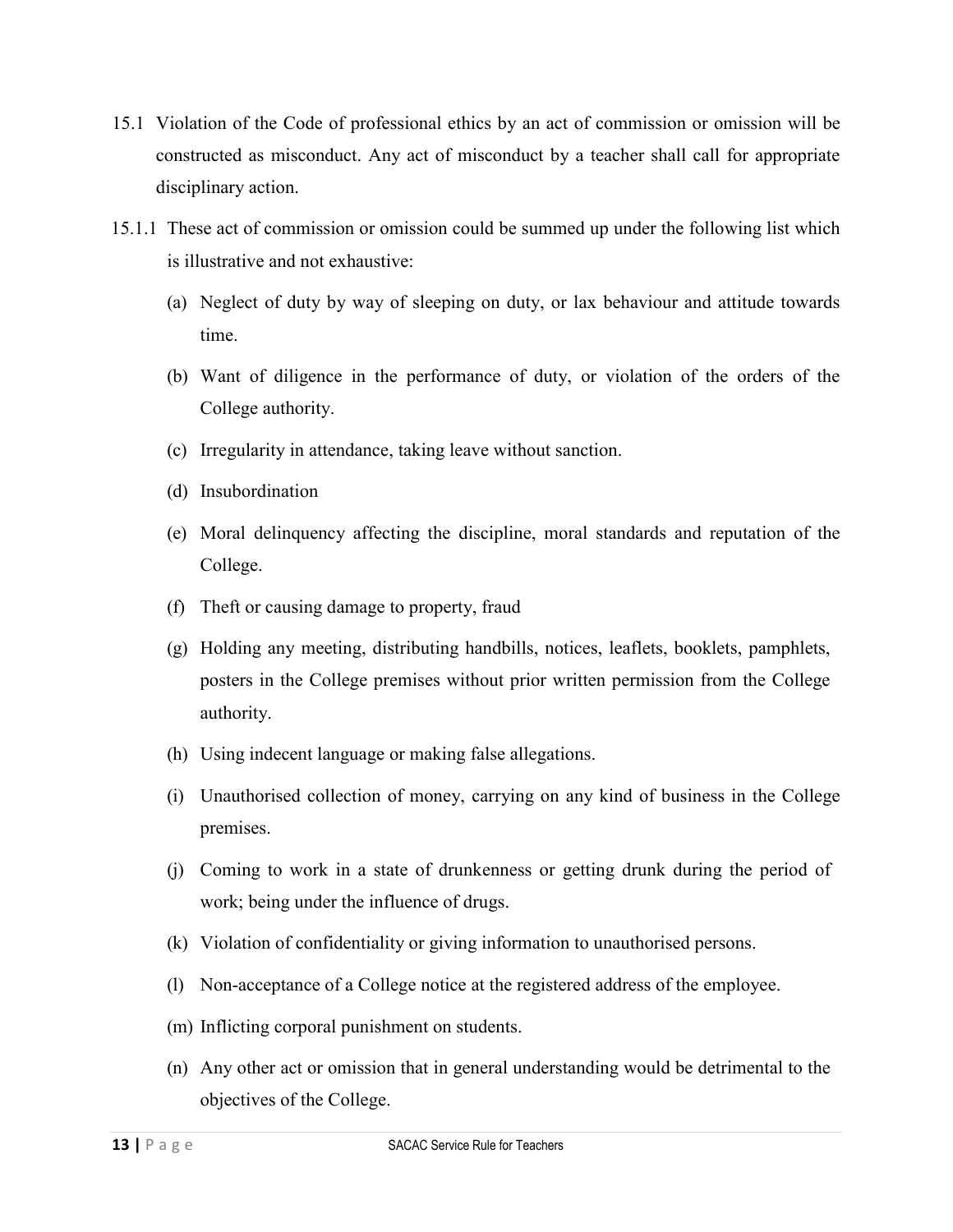- (o) Not submitting the regular (weekly, monthly, and bi-annual/annual) record or works and reports about students.
- 15.1.2 The College has the right to impose penalties or call for disciplinary action after assessing the gravity of the misconduct.
- 15.2 Penalties
- 15.2.1 Minor penalties may include Censure, or Recovery of damage or loss incurred by the College from the individual, or Suspension from duty without pay for a period not exceeding seven days.
- 15.2.2 Major penalties may consist of (a) Withholding of increment (b) Compulsory termination of service (c) Dismissal. The application of the above penalties shall be decided by the Competent Authority.
- 15.3 Disciplinary Authorities
- 15.3.1 The Secretary and Correspondent, on behalf of the Governing Body, shall be the Disciplinary Authority in respect of all acts of misconduct which warrant only minor penalties as defined above. He shall refer to all actions proposed to be taken, to the Governing Body, and the Governing Body shall advise the Secretary and Correspondent as to the action to be taken against the delinquent staff / faculty member.
- 15.3.2 The Secretary and Correspondent shall appoint a 5 member Disciplinary Committee consisting of Principal / Director / Dean / Vice-Principal / HoD / teaching staff / Nonteaching staff and a Female Faculty Member in respect of all cases of misconduct, which warrant the imposition of a major penalty as defined above. The Disciplinary Committee shall act also through the Grievance Redressal Cell in ordinary and extraordinary matters of complaints concerning the staff. The Grievance Redressal Cell consists of the Secretary and Correspondent / Principal / 2 senior lay staff, one being a lady, and a nominee of the Founder Body, according to the nature of the complaint.
- 15.3.3 The Founder Body shall be the Appellate Tribunal in respect of all cases where a major penalty is sought to be imposed against a member of the staff. The Founder Body shall have the power to reconsider all the evidence produced in the case, admit fresh evidence, if necessary, hear the parties concerned and confirm, modify or set aside any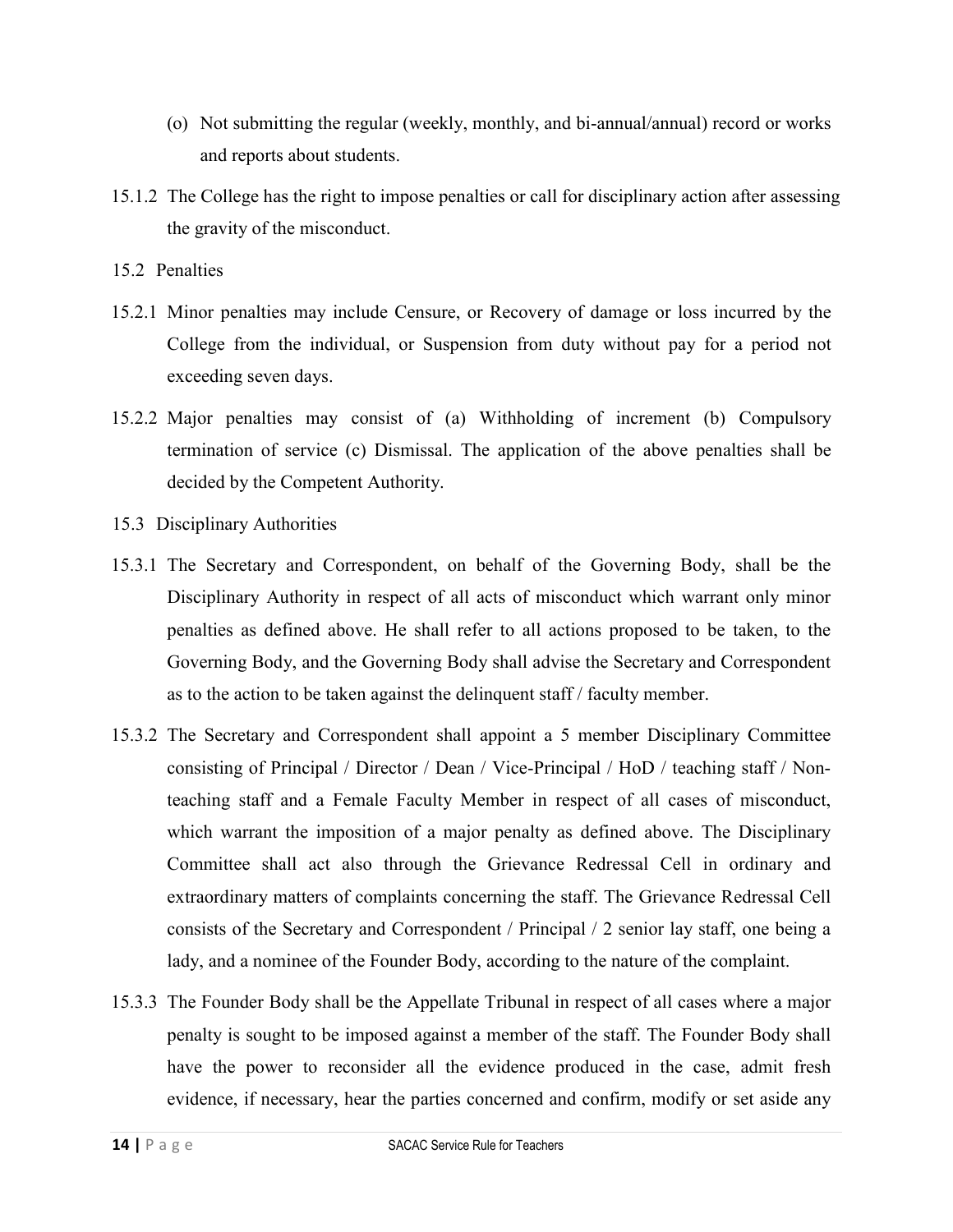decision of the Governing Body. In which case:

- 15.3.4 The Founder Body shall appoint an Investigative Team consisting of:
	- (a) One representative of the Governing Body.
	- (b) One representative of the aggrieved staff member.
	- (c) One person not connected with either of the two above mentioned categories of whom one shall be a lady member, to be appointed by the Founder Body, who will also act as Chairman of the Investigative Team. The decision of the Investigative Team will be considered by the Founder Body by vote and shall be final in regard to the imposition of major penalties.
- 15.4 Procedure for Imposing Minor Penalties
- 15.4.1 No order imposing any of the minor penalties specified above shall be imposed except after:
	- (a) The staff member has been informed in writing by the Secretary and Correspondent of the College of the action proposed to be taken against him / her. The letter to be sent by the Secretary and Correspondent of the College will be accompanied by allegations on the basis of which action is proposed to be taken. The concerned staff member will have to make his / her representation to the Secretary and Correspondent of the College against the action proposed to be taken, within one week from the date of receipt of the notice and s/he shall also intimate as to whether s/he wishes to be personally heard in respect of the allegations against him / her.
	- (b) The Secretary and Correspondent has considered the representation, if any, of the concerned member of the staff, and has granted him / her a hearing, if so desired.
	- (c) The Secretary and Correspondent has, thereafter, submitted a report to the Governing Body.
- 15.4.2 The Governing Body shall consider the report submitted by the Secretary and Correspondent in connection with the case, and shall advise him concerning the penalty proposed to be imposed on the concerned member of the staff.
- 15.4.3 The Secretary and Correspondent shall proceed to impose such penalty as he may be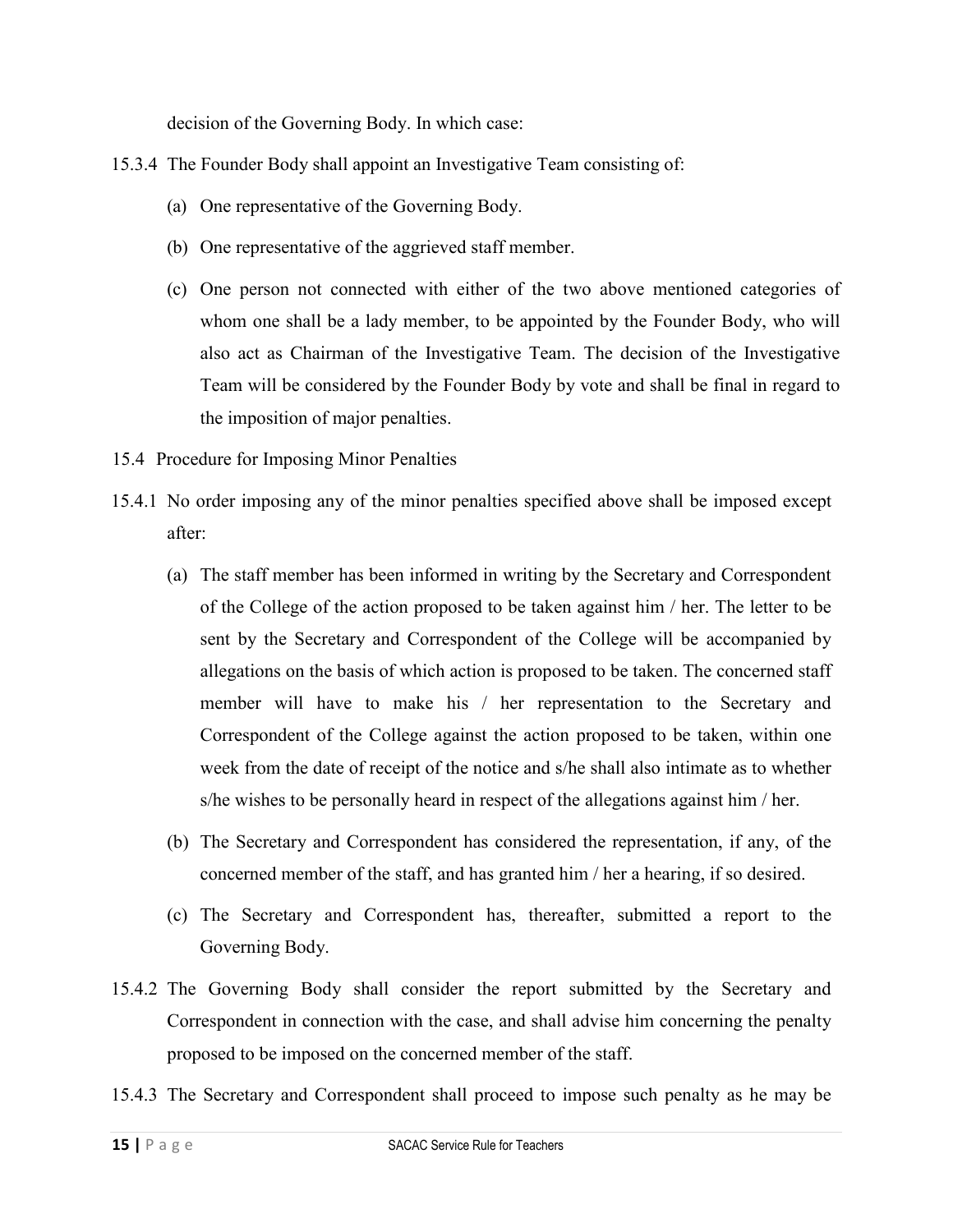advised by the Governing Body. The staff member thus penalised, however, is free to appeal to the Founder Body as provided earlier. The decision of the Governing Body shall be final with respect to Minor Penalties.

- 15.5 Procedure for Imposing Major Penalties
- 15.5.1 No order imposing on a staff / employee any of the major penalties specified herein except after holding an enquiry in the manner hereby prescribed.
- 15.5.2 The Secretary and Correspondent shall submit a report to the Governing Body in case of serious misconduct by a member of the faculty / staff / employee which may warrant the imposition of a major penalty or penalties, specified above. On consideration of the said report, the Governing Body may direct the Secretary and Correspondent to issue a charge-sheet to the concerned member of the staff / employee. In such a case, the Governing Body shall appoint an Investigation Team to conduct the enquiry against the delinquent.
- 15.5.3 The staff / employee shall be supplied with a copy of the charge-sheet or / and charges together with a statement of the allegation on which they are based.
- 15.5.4 S/he will be required to submit to the Secretary and Correspondent of the Governing Body within seven days of the receipt of the charges and allegations, a written statement in his / her defence and also state whether s/he desires to be heard in person.
- 15.5.5 The Investigation Team will conduct the Enquiry considering the charge-sheet and written statement of the staff / employee, if any, and giving him / her a hearing if so desired.
- 15.5.6 The Investigation Team will prepare a Report on the Enquiry with their findings on each of the charges together with reasons and he / she will send the Report to the Secretary and Correspondent of the Governing Body.
- 15.5.7 The Governing Body will be at liberty to either accept or reject the Report and may order a fresh Enquiry on either the full or partial aspect of the charges.
- 15.5.8 The Governing Body will take steps as are considered fit and proper on the basis of the findings of the Investigation Team. If a penalty is to be imposed, the staff / employee may be called upon by the Governing Body to show cause within 10 days concerning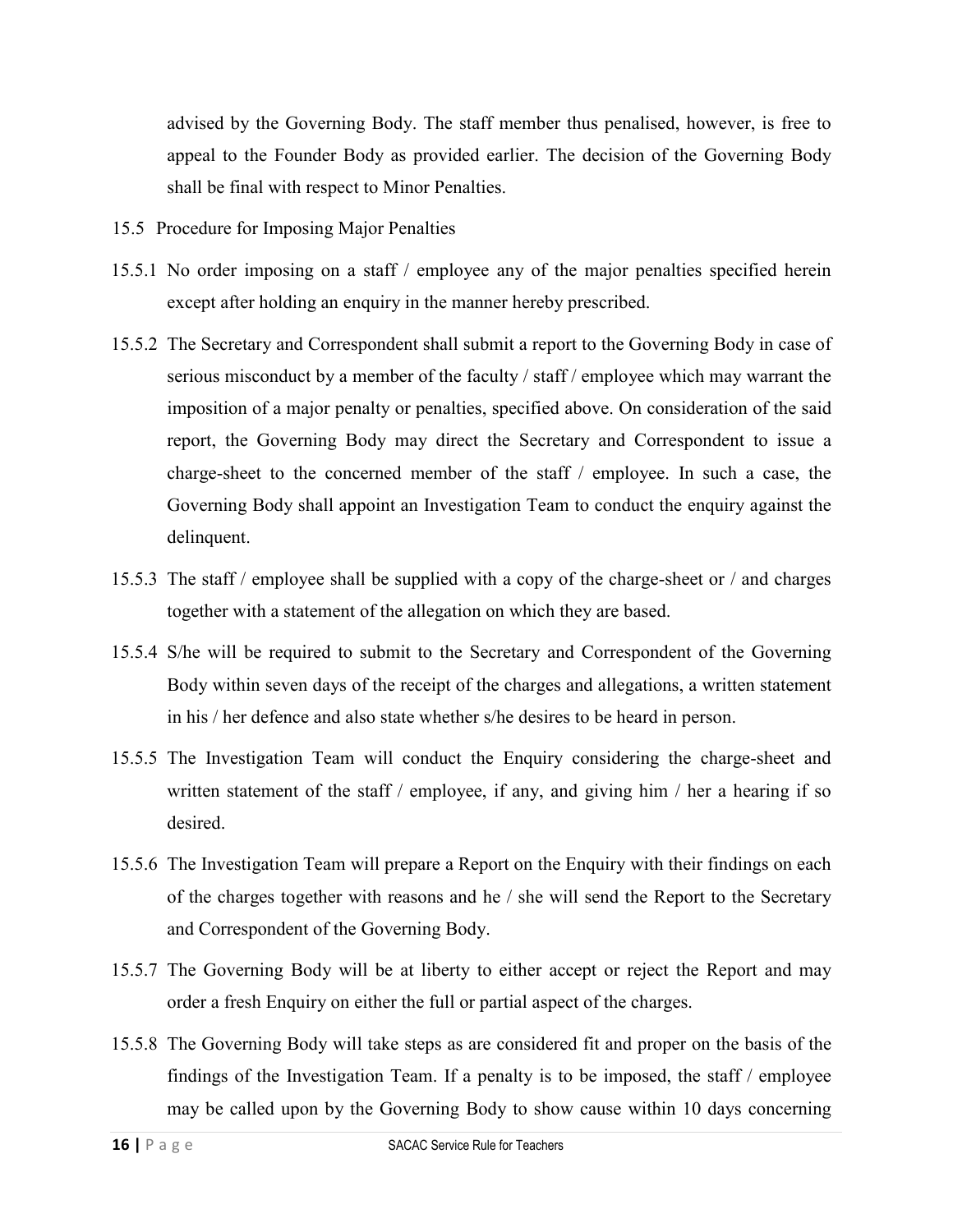the quantum of the penalty.

15.5.9 On receiving the cause shown, if any, or after 10 days from the second show-cause notice served to the concerned staff / employee, the Governing Body will proceed to impose such penalties, as it thinks fit. The staff / employee thus penalised may, however, prefer an appeal against such order of penalty in the manner provided below. During this process, if the act was a public scandal, the defaulter may be kept under suspension from duties.

#### 15.6 Appeal

- 15.6.1 Appellate Tribunal Founder Body
	- (a) A Staff / Faculty / Employee against whom an order proposing to impose any of the penalties referred to above has been passed may prefer an appeal to the Founder Body within 15 days of the date of the receipt of such order. During the period of 15 days, the penalty proposed to be imposed shall be kept in abeyance, and if an appeal is preferred, the penalty proposed to be imposed shall remain in abeyance till the disposal of the appeal.
	- (b) After considering all aspects of the case, including the submission made by the concerned staff member, the Governing Body and the Investigation Team, the Founder Body as the Final Appellate Tribunal shall pass such orders as it thinks fit and proper and its decision shall be final.
- 15.7 Bar on Representation by Legal Practitioners
- 15.7.1 No legal practitioner shall be allowed to represent either a staff / faculty / employee in the disciplinary and appellate proceedings as described above.
- 15.7.2 The representation shall be made by the person concerned and the authorized representative of the Governing Body.
- 15.8 Suspension
- 15.8.1 The Secretary and Correspondent of the College may, in cases of gross misconduct, indiscipline or negligence of duties, place a staff / employee under suspension pending further action by the Governing Body, which has to confirm or annull the action taken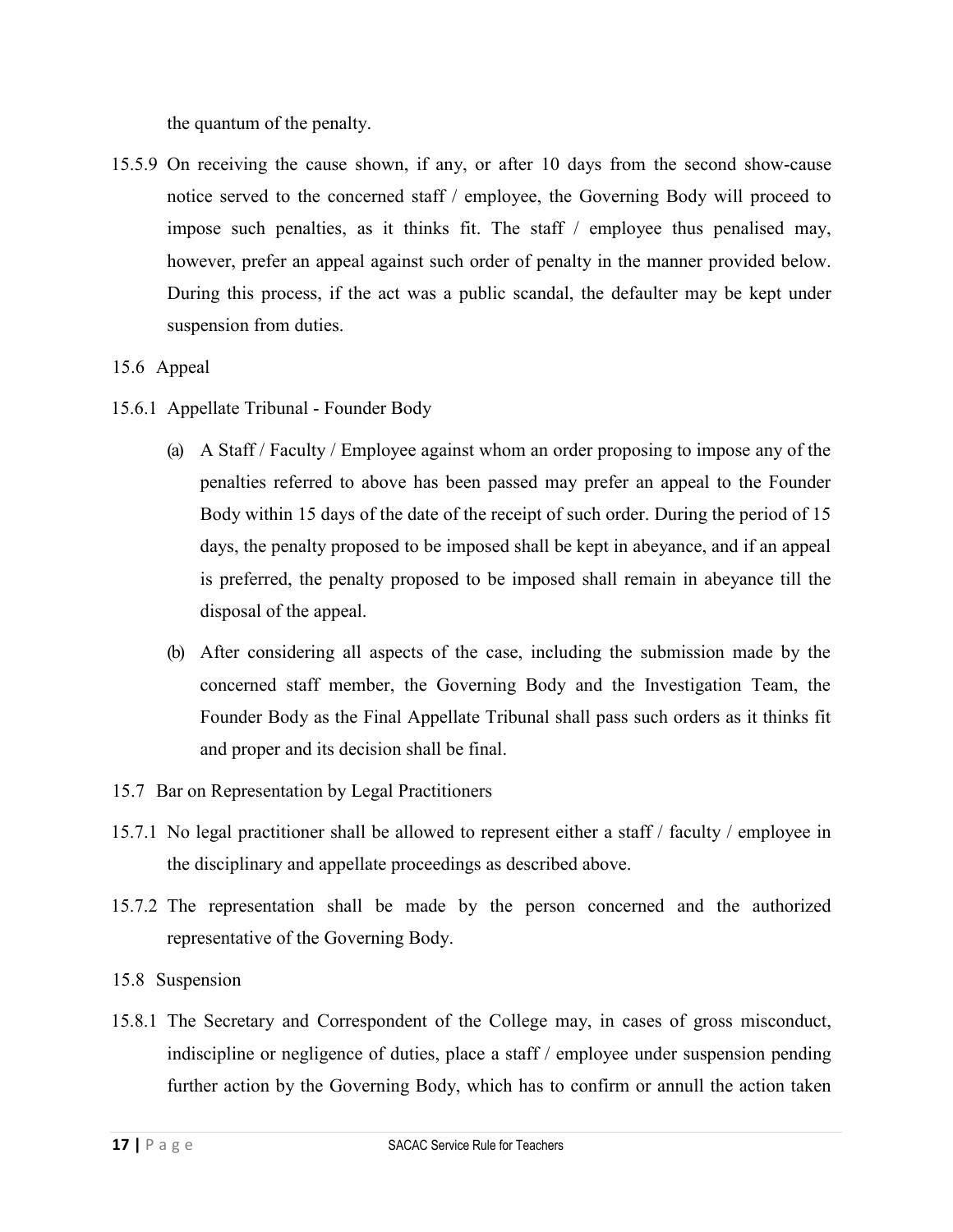by the Secretary and Correspondent within 15 days.

- 15.8.2 The Secretary and Correspondent of the College, on the instruction of the Governing Body, shall place a staff / employee of the College under suspension in the following cases:
	- (a) Where an Enquiry against him / her is contemplated or where such an Enquiry is pending.
	- (b) Or, where a case against him / her in respect of any criminal offence involving turpitude is under investigation or on trial.
	- (c) Any form of publicity that goes against the institution in media or in any other mode.
	- (d) Any injury done to students: physical, moral or emotional.
	- (e) Such suspension as provided here shall not be construed as a penalty as indicated elsewhere in this document.
- 15.8.3 A staff / faculty / employee placed under suspension shall be entitled to receive from the College a monthly subsistence allowance in the following manner:
	- (a) During the first two months of the period of suspension at the rate of fifty per cent of his / her total emoluments.
	- (b) If there is a delay on the part of Governing Body beyond two months in arriving at a decision, the subsistence allowance will continue to be paid at the rate of seventyfive per cent of his / her total emoluments until the Governing Body of the College communicates its decision to the staff / employee concerned.
	- (c) If the member takes up any other paid employment during the period of suspension, s/he shall not be entitled to any subsistence allowance for the period he / she is thus otherwise employed.
	- (d) If the staff / faculty / employee is exonerated from all charges, all arrears of pay and allowances will be paid to him / her for the total period of suspension, after adjustment of the subsistence allowance paid.

#### 15.9 Grievances